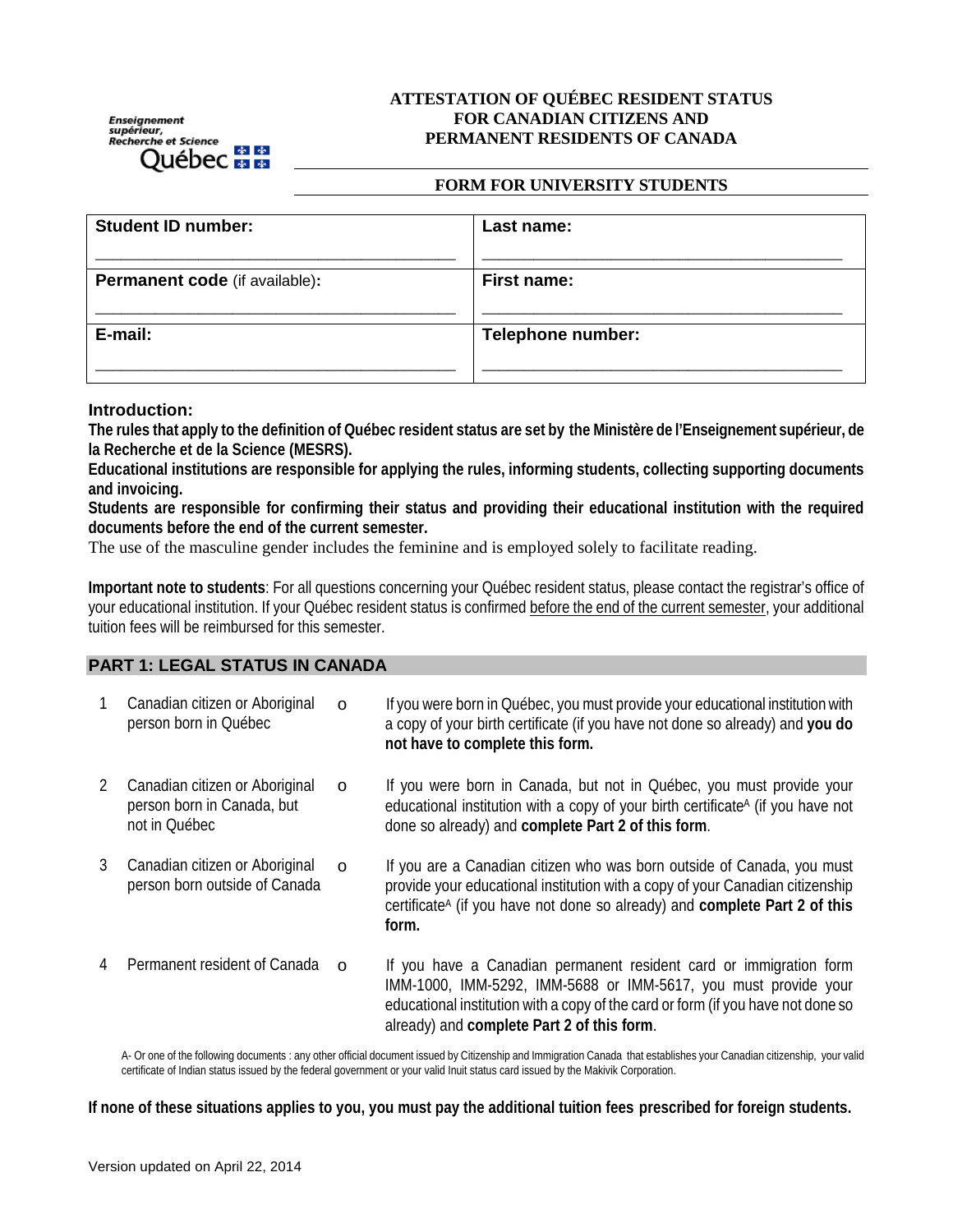# **PART 2: RESIDENCY IN QUÉBEC**

To claim Québec resident status, you must demonstrate that one of the following situations applies to you. Please check off the appropriate situation and provide your educational institution with the required documents (see the list of these documents on page 3).

| Situation |                                                                                                                                                                                                                                                                                                                        | Documents required                                                       | <b>GDEU</b><br>(reserved for<br>employees) |
|-----------|------------------------------------------------------------------------------------------------------------------------------------------------------------------------------------------------------------------------------------------------------------------------------------------------------------------------|--------------------------------------------------------------------------|--------------------------------------------|
| 10        | You have a birth certificate that meets MESRS criteria.                                                                                                                                                                                                                                                                | 1                                                                        | 01                                         |
| 2 O       | You had Québec resident status in college and are continuing on to university<br>without interrupting your studies for more than two semesters (excluding the<br>summer semester).                                                                                                                                     | None <sup>A</sup>                                                        | 56<br>57                                   |
| 3 O       | You had Québec resident status in university and are continuing on at<br>another university without interrupting your studies for more than two semesters<br>(excluding the summer semester).                                                                                                                          | None <sup>A</sup>                                                        | 54<br>55                                   |
| 4 O       | You have a Québec selection certificate (certificat de sélection du Québec-<br>CSQ).                                                                                                                                                                                                                                   | $\mathfrak{Z}$                                                           | 04                                         |
| 5 O       | One of your parents <sup>B</sup> or your sponsor <sup>c</sup> has his or her main residence in Québec.                                                                                                                                                                                                                 | (5 or [7 and 8]) and<br>(10 or 11)                                       | 61                                         |
| 6 O       | You resided in Québec for twelve months before the beginning of the semester<br>and you were not studying full-time at a Québec educational institution during<br>that 12-month period.                                                                                                                                | 4 or (6 and 8) and<br>18                                                 | 63                                         |
| 7 O       | You are receiving financial assistance from Aide financière aux études du<br>Québec or you are a former recipient and did not interrupt your studies for more<br>than two semesters (excluding the summer semester).                                                                                                   | 9                                                                        | 52                                         |
| 8 O       | At the time of registration or before the end of the semester, you had been<br>residing in Québec for more than three months and you had not resided<br>elsewhere in Canada for more than three months since your arrival in the<br>country.                                                                           | $(4 or [6 and 8])$ and<br>17                                             | 64                                         |
| 9 O       | Your spouse <sup>D</sup> is considered a Québec resident according to one of the situations<br>falling under Part 2.                                                                                                                                                                                                   | (13 or 14 or 21) and<br>proof of your spouse's<br>Québec resident status | 65                                         |
| 10 O      | You are a member of an Aboriginal nation in Québec.                                                                                                                                                                                                                                                                    | 15 and 16 or<br>$(16$ and $20)$                                          | 53                                         |
| 11 O      | You have continued to reside in Québec even though your parents <sup>B</sup> or sponsor <sup>C</sup><br>no longer reside here.                                                                                                                                                                                         | (4 or [6 and 8]) and 7<br>and (10 or 11)                                 | 62                                         |
| 12 O      | You were adopted by a person residing in Québec at the time of the adoption.                                                                                                                                                                                                                                           | 1 or 2                                                                   | 02                                         |
| 13 O      | Both of your two parents <sup>B</sup> or your sponsor <sup>c</sup> are deceased and one of your<br>parents or your sponsor was residing in Québec at the time of death.                                                                                                                                                | (10 or 11) and 12                                                        | 03                                         |
| 14 O      | Your Québec resident status has already been recognized by a Québec<br>educational institution during the last five years and, during that period, you<br>resided in Québec during three consecutive years.<br>A- The educational institution will consult the MESRS databases (see Additional Explanations, point i). | 4 or (6 and 8) or 19                                                     | 69                                         |

B- A legal tutor, recognized by a federal or provincial Court, can substitute for parents.

C- *Sponsor* within the meaning of the *Act respecting immigration to Québec*

D- The definition of *spouse* is described in the Additional Explanations, point **m**)

**If none of these situations applies to you, you do not qualify as a Québec resident and you must pay the additional tuition fees applicable to Canadian students who are not Québec residents. For more information, please contact the registrar's office of your educational institution.**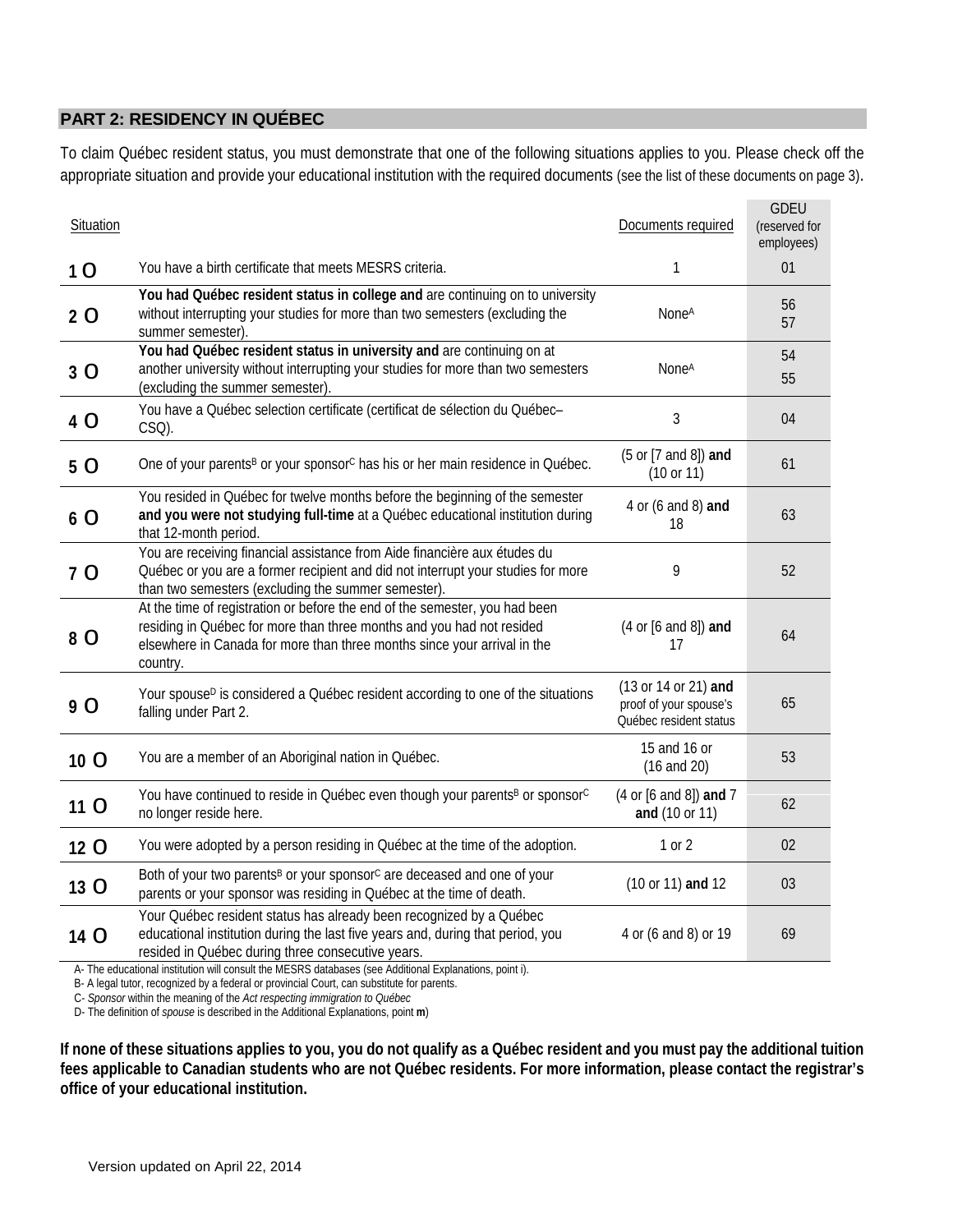|                | Documents required                                                                                                                                                                                                                                                                                                                                                                                                                                                                                                                                                         | Additional<br>Explanations |  |  |
|----------------|----------------------------------------------------------------------------------------------------------------------------------------------------------------------------------------------------------------------------------------------------------------------------------------------------------------------------------------------------------------------------------------------------------------------------------------------------------------------------------------------------------------------------------------------------------------------------|----------------------------|--|--|
| 1              | Québec birth certificate that meets MESRS criteria                                                                                                                                                                                                                                                                                                                                                                                                                                                                                                                         |                            |  |  |
| $\sqrt{2}$     | Valid adoption judgment                                                                                                                                                                                                                                                                                                                                                                                                                                                                                                                                                    |                            |  |  |
| 3              | Québec selection certificate (certificat de sélection du Québec-CSQ) or immigration form IMM-1000, IMM-5292, IMM-<br>5688 or IMM-5617 with CSQ number or official letter from the Ministère de l'Immigration et des Communautés<br>culturelles confirming the issue of a CSQ. The CSQ must have been issued before permanent resident status was<br>obtained.                                                                                                                                                                                                              |                            |  |  |
| $\overline{4}$ | Your Québec health insurance card that demonstrates the situation checked off in Part 2                                                                                                                                                                                                                                                                                                                                                                                                                                                                                    | g                          |  |  |
| 5              | Your parent's or sponsor's Québec health insurance card that demonstrates the situation checked off in Part 2                                                                                                                                                                                                                                                                                                                                                                                                                                                              |                            |  |  |
| 6              | One of the following documents in your name, where the dates demonstrate the situation checked off in Part 2:<br>municipal tax assessment, school tax assessment, mortgage statement, lease, or letter from the landlord and copy of<br>the lease establishing residency                                                                                                                                                                                                                                                                                                   |                            |  |  |
| 7              | One of the following documents in your parent's or sponsor's name, where the dates demonstrate the situation checked<br>off in Part 2: municipal tax assessment, school tax assessment, mortgage statement, lease, or letter from the landlord<br>and copy of the lease establishing residency                                                                                                                                                                                                                                                                             |                            |  |  |
| 8              | Two extracts from different documents in the name of the person concerned attesting to the receipt of mail during the<br>period in question at the address indicated on the lease or tax assessment. The following documents will be accepted:<br>public service invoices, driver's licence, official correspondence from a municipal, provincial or federal government,<br>official correspondence from a financial institution, official correspondence from an educational institution other than the<br>institution to which you are submitting this form.             | k                          |  |  |
| 9              | Proof of a student loan granted by Aide financière aux études du Québec and, if needed, transcripts that demonstrate<br>the continuity of studies                                                                                                                                                                                                                                                                                                                                                                                                                          |                            |  |  |
| 10             | Your birth certificate or official immigration document indicating the names of both parents (or federal or provincial court<br>order granting legal custody of the student)                                                                                                                                                                                                                                                                                                                                                                                               |                            |  |  |
| 11             | Immigration form IMM-1000, IMM-5292, IMM-5688 or IMM-5617 indicating the sponsor's name                                                                                                                                                                                                                                                                                                                                                                                                                                                                                    |                            |  |  |
| 12             | Death certificate for your father and mother or your sponsor (at least one must be issued by the Directeur de l'état civil<br>du Québec)                                                                                                                                                                                                                                                                                                                                                                                                                                   |                            |  |  |
| 13             | Certificate or attestation of marriage or civil union                                                                                                                                                                                                                                                                                                                                                                                                                                                                                                                      |                            |  |  |
| 14             | If they are living in a de facto union for at least three years, a sworn statement of the student specifying the date of the<br>beginning of this union and attesting that they are living together in a de facto union for at least three years and that they<br>present themselves publicly as a couple.                                                                                                                                                                                                                                                                 | m                          |  |  |
| 15             | A valid certificate of Indian status issued by the federal government of Canada                                                                                                                                                                                                                                                                                                                                                                                                                                                                                            | 0                          |  |  |
| 16             | Your registry group (or band) officially recognized in Québec or letter from the band council confirming that you are a<br>member of an Aboriginal nation in Québec or, for beneficiaries of the James Bay and Northern Québec Agreement, a<br>card issued by the Grand Council of the Cree or a letter from the Makivik Corporation indicating your beneficiary<br>number and confirming your settlement in Québec                                                                                                                                                        | $\mathbf 0$                |  |  |
| 17             | Documents showing the date on which you obtained permanent residency or Canadian citizenship (IMM-1000, IMM-<br>5292, IMM-5688, IMM-5617 or other) as well as the file demonstrating that you have not resided elsewhere in Canada<br>for more than three months since that date (proof to be established for at least 3 months and over the last 10 years at<br>the most).                                                                                                                                                                                                | n                          |  |  |
| 18             | Sworn statement by you confirming that you were not a full-time student in Québec during the period concerned. In<br>subsequent months, the educational institution will consult the MESRS databases to verify the validity of the sworn<br>statement.                                                                                                                                                                                                                                                                                                                     | k                          |  |  |
| 19             | Proof of full time registration during two semesters per year (fall and winter) for the period in question                                                                                                                                                                                                                                                                                                                                                                                                                                                                 |                            |  |  |
| 20             | Valid Inuit status card or letter confirming Inuit status, issued by the Makivik Corporation                                                                                                                                                                                                                                                                                                                                                                                                                                                                               | 0                          |  |  |
| 21             | If they are living in a de facto union for at least one year and they have a common child together, a sworn statement of the<br>student specifying the date of the beginning of this union and attesting that they are living together in a de facto union for at<br>least one year and that they present themselves publicly as a couple and proof of filiation showing that the student and his<br>or her spouse are parents of the same child: birth certificate showing the first and last names of both parents, copy of an act<br>of birth or the adoption judgment. | m                          |  |  |

N. B. The documents required will be used only to establish the student's Québec resident status. Students who make a false statement will have to pay the unpaid additional tuition fees and will be subject to the legal action provided for false sworn statements.

# **Please submit this form to your educational institution.**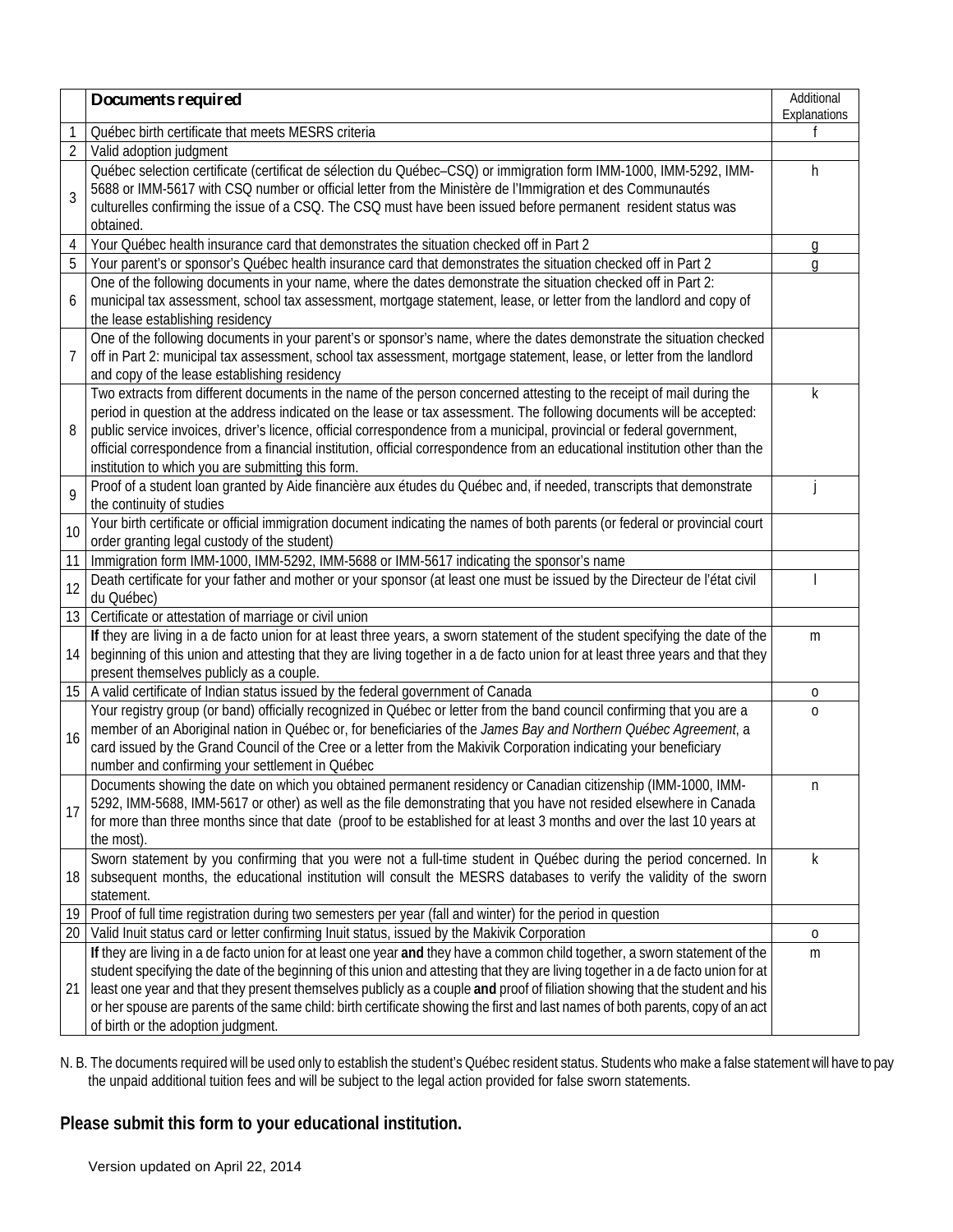# **ATTESTATION OF QUÉBEC RESIDENT STATUS FOR CANADIAN CITIZENS AND PERMANENT RESIDENTS OF CANADA**

### **Additional Explanations Related to the "Attestation of Québec Resident Status" Form**

### **a) Definition**

The definition of "Québec resident" has applied to all Canadian citizens and all permanent residents of Canada since the fall of 1997 for universities and the fall of 2000 for colleges. The definition is the same for both levels of education:

A student is considered a Québec resident if he or she is a Canadian citizen or permanent resident\* within the meaning of the applicable immigration legislation **and** if any one of the following situations applies:

- 1. The student was born in Québec or was adopted by a person who was residing in Québec at the time of the adoption.
- 2. One of the student's parents or his or her sponsor\*\* resides in Québec.
- 3. The student's parents or sponsor\*\* are deceased and one of the parents or the sponsor was residing in Québec at the time of death.
- 4. The student maintains his or her residence in Québec even though his or her parents or sponsor\*\* no longer reside in Québec.
- 5. Québec is the last place where the student has resided for 12 consecutive months without pursuing full-time studies during that period.
- 6. The student holds a selection certificate (certificat de sélection du Québec–CSQ) issued under section 3.1 of the *Act respecting immigration to Québec* (chapter I-0.2).
- 7. The student has been residing in Québec for at least three months without having resided in another province for more than three months.
- 8. The student resided in Québec according to above paragraphs 2, 4, 5 or 7 for three consecutive years in the last five years.
- 9. The student's spouse was or is residing in Québec according to one of the preceding paragraphs.
- Proof of Canadian citizenship or permanent residency: birth certificate, citizenship certificate, permanent resident card, confirmation of permanent residence (immigration form IMM-1000, IMM-5292, IMM-5688 or IMM-5617), passport or valid certificate of Indian status issued by the federal government of Canada *or valid Inuit status card issued by the Makivik Corporation.*
- \*\* For the purposes of this definition, the term "parents" means the student's father and mother, and the term "sponsor" means a Canadian citizen or a permanent resident, other than the student's father, mother or spouse, who sponsors the application for landing of a permanent resident within the meaning of the *Act respecting immigration to Québec.*

### **b) Permanence of status**

Paragraphs 1, 3 and 6 of the above definition describe permanent situations. Unless the definition is amended, a student will retain his or her status indefinitely. Status under the other paragraphs is provisional. This means that a student who qualifies as a Québec resident and who interrupts his or her studies for more than two semesters (excluding the summer semester) must once again apply for Québec resident status upon re-enrollment.

# **c) Foreign students**

Foreign students are not affected by this definition and are not required to complete the form. They must contact the admissions office of their educational institution for further information on how their tuition fees are calculated.

# **d) Adjustment of tuition fees**

Students who are not considered Québec residents by their educational institution have until the end of the current semester to submit proof to the contrary. It is the student's responsibility to provide the required documents. Tuition fees will not be adjusted once the semester has ended.

### **e) Obligation to complete the form**

Students should complete the form when their educational institution requests them to do so or when they register for a course that results in additional tuition fees applicable to Canadian students who are not Québec residents (invoicing or online inquiry concerning tuition fees payable). Educational institutions will determine Québec resident status for certain students on the basis of information received during the admissions procedure or obtained by consulting the databases of the Ministère de l'Enseignement supérieur, de la Recherche et de la Science (MESRS). All other students must demonstrate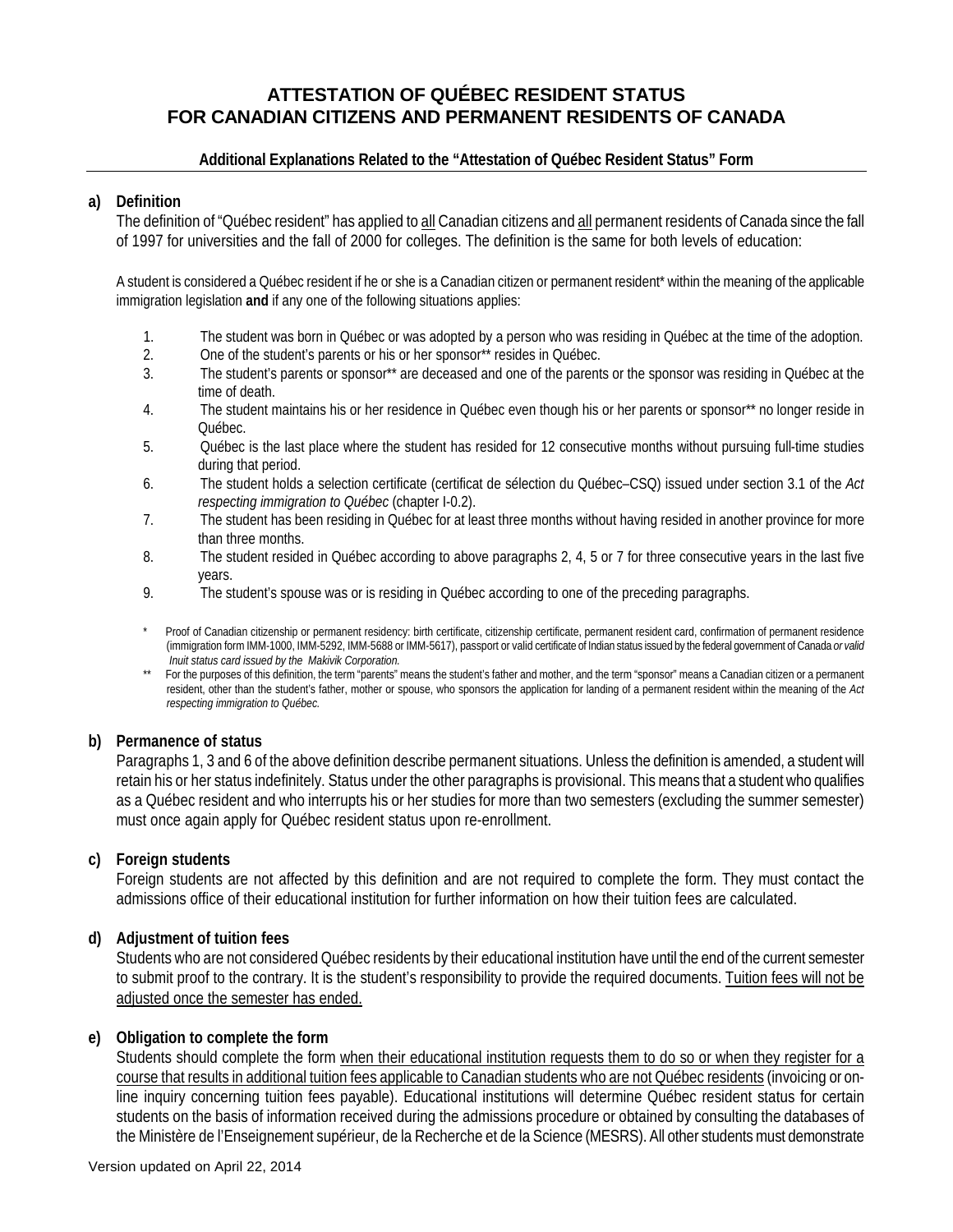their status by completing this form. Students not considered Québec residents, must pay the additional tuition fees applicable to Canadian students, such as required by law.

## **f) Holder of a birth certificate meeting MESRS criteria**

For the purpose of this definition, some persons are considered to have been born in Québec if they hold a birth certificate issued by the Directeur de l'état civil du Québec, containing the designation "certified." If, however, the birth certificate mentions that it is certified with reference to article 137 of the *Civil Code of Québec*, the student will **not** be considered to have been born in Québec, because this reference indicates official documents issued outside of Québec. Other less common documents may be accepted. Attach a photocopy of the official document.

### **g) Use of Québec health insurance card**

The health insurance card may not enable the institution to prove the situation chosen by the student. In such a case, the student must provide the other documents required to establish the situation. In all cases, the health insurance card must be valid at the time of submission by the student. Anyone who wishes to keep his or her personal identification number confidential may mask it before making a copy.

### **h) Holder of a valid Québec selection certificate (certificat de sélection du Québec–CSQ)**

This document is issued by the Ministère de l'Immigration et des Communautés culturelles to certain individuals who request one **before** obtaining permanent residency in Canada. A person who is already a permanent resident or a Canadian citizen may not obtain this document.

#### **i) Québec resident status has already been recognized by another institution and in continuity of studies**

When a student's Québec resident status has already been recognized by another Québec educational institution (secondary, college or university) and the student has demonstrated continuity of studies (without interrupting studies for more than two semesters, excluding the summer semester, since the student's status was established), the student does not have to prove this status again. The educational institution will obtain information from the MESRS databases. For technical reasons, the educational institution may not be able to obtain the required information. In that case, the student will once again have to provide proof of residency. For permanent cases of Québec resident status (see note, point b), the period during which studies were interrupted is not relevant.

**j) Person who receives financial assistance from Aide financière aux études (AFE) or former recipient who has not interrupted his or her studies for more than two semesters** (excluding the summer semester) Because the definition of Québec resident status applied by AFE is the same as for colleges and universities, students who have already demonstrated their status when they applied for financial assistance do not have to demonstrate their status again when they register. They must, however, provide proof of their eligibility to AFE. As soon as a student receives confirmation of his or her loan, he may be reimbursed for his or her non-resident tuition fees, for the current semester. **He must, however, present proof before the end of the semester.** It should be noted, however, that a student recognized as a Québec resident is not necessarily entitled to this financial assistance.

## **k) Residing in Québec for 12 months prior to the beginning of the semester and not having studied full-time during that 12-month period**

The reference period is 12 consecutive months within the 18 months preceding the beginning of studies. For example, a student may submit documents in May 2014 if he begins his or her studies in September 2014; the reference period is therefore May 2013 to May 2014.

**l) Both parents or the sponsor are deceased and one of the parents or the sponsor resided in Québec at the time of death**

The death certificate of one of the two parents must have been issued by the Directeur de l'état civil du Québec.

### **m) Definition of spouse**

Is the spouse of the student, the person with whom he is married, in a civil union or in a de facto union. To establish the status of Quebec resident, in the case of de facto spouses, they must live together and present themselves publicly as a couple for at least three years, or if they have a child together, for at least one year.